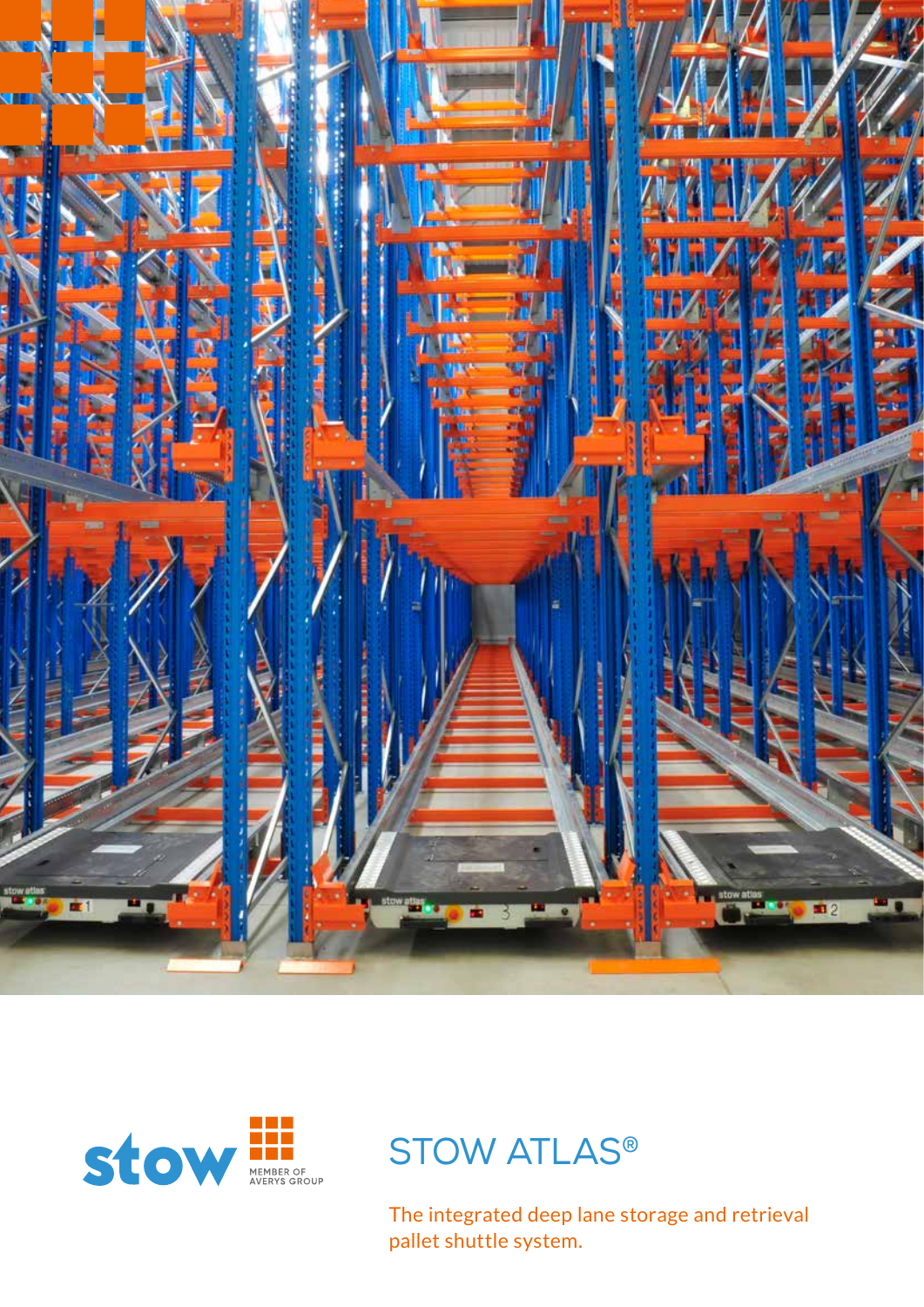## **STOW ATLAS® PALLET SHUTTLE**

The Stow Atlas® pallet shuttle system is a deep lane storage and retrieval system. The heart of the system is a carrier used to move pallets within a specifically designed racking structure. This results in an optimized storage capacity.

Stow Atlas® 3.0 is the newest generation of the Stow shuttle, with a higher performance level and a top reliability, thanks to quality components and a simple design.



1/ Platform 2/ Running wheels 3/ End buffer 4/ Battery cover with handles 5/ Anti-slip coating

6/ Side wheels 7/ Pallet sensors 8/ Running sensors 9/ Emergency stop 10/ Start-stop key

#### **THE OPERATION**

The pallet shuttle system consists of a specific rack and a mobile shuttle. This shuttle is a self-powered device that runs on rails in the storage lanes to load and unload pallets. The forklift will place the Stow Atlas® in front of the lane where the action is. From its home position, the shuttle performs the loading and unloading tasks without any further human intervention.

These tasks are communicated by the forklift driver using a remote control. Once the task is completed the shuttle returns to its home position and is then ready to be transported with a forklift truck to a new lane for a new task. Each shuttle unit runs on lithium batteries with a long autonomy (up to 16h) and a short charging time (max 3h).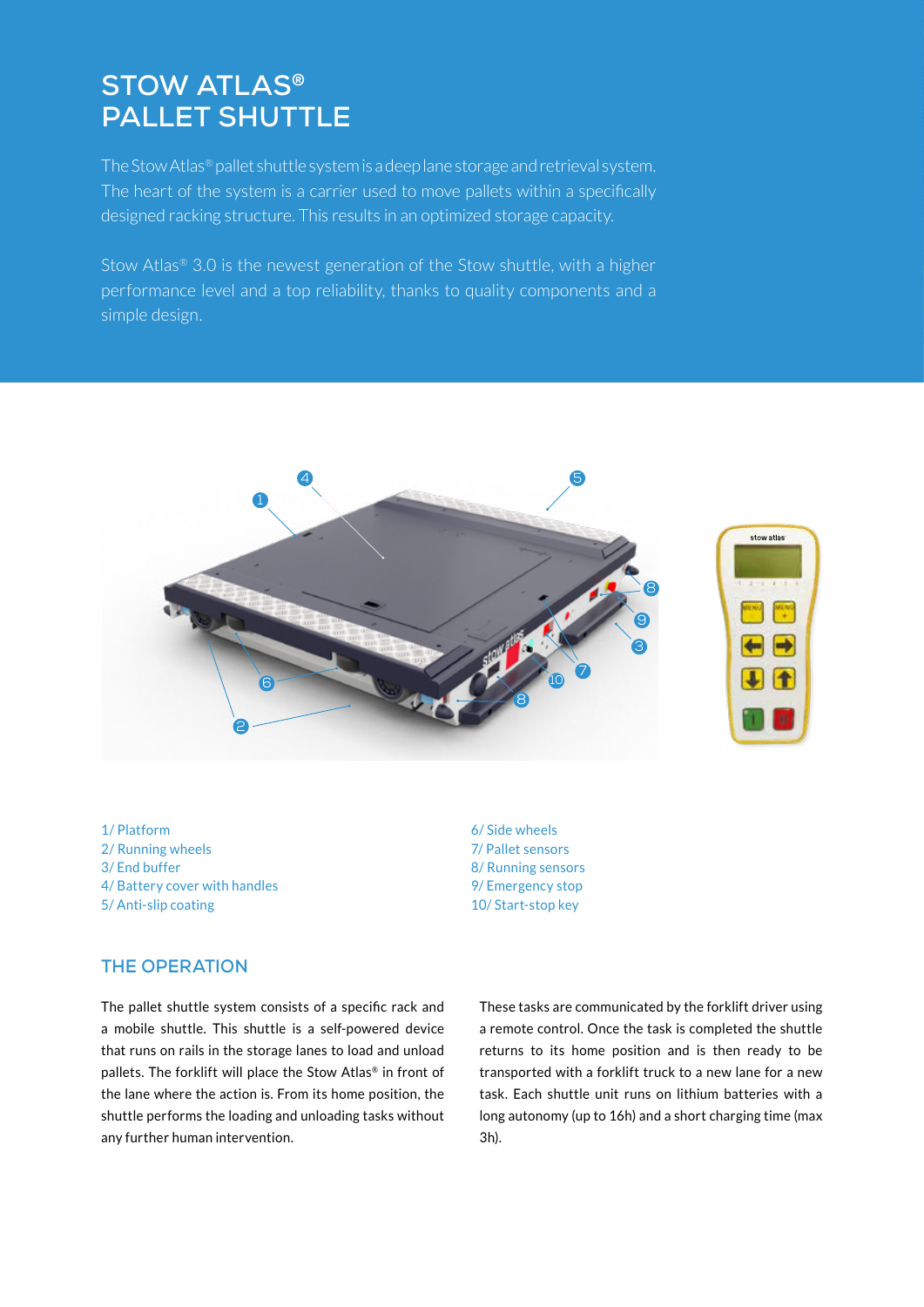

### **THE HIGHEST POSSIBLE STORAGE DENSITY**

By introducing more shuttles into your racking system, the performance will increase. The system can be used for new installations as well as for refurbishments, and is independent from the number and the depth of the lanes. The automated system guarantees the highest possible storage density.



### **YOUR PROFIT**

- Max. storage capacity for a min. investment.
- Higher performances with a fast R.O.I.
- Flexibility & reliability: racking & shuttle from 1 supplier.
- For performant storage:
	- standard: euro, industry & combined
	- adaptable: for multiple pallet types, also big bags, CP 1-9, most plastic pallets
- The system is designed to work in temperatures from -30° C upwards.
- The lane depth is unlimited.
- Long lasting battery is included, guaranteeing a maximum autonomy.
- The electro-mechanical lifting device is as good as maintainance free, and ideal for cold store applications.
- The operator is free to work LIFO or FIFO at every moment in every lane.
- Inventory counting.
- CE certified.